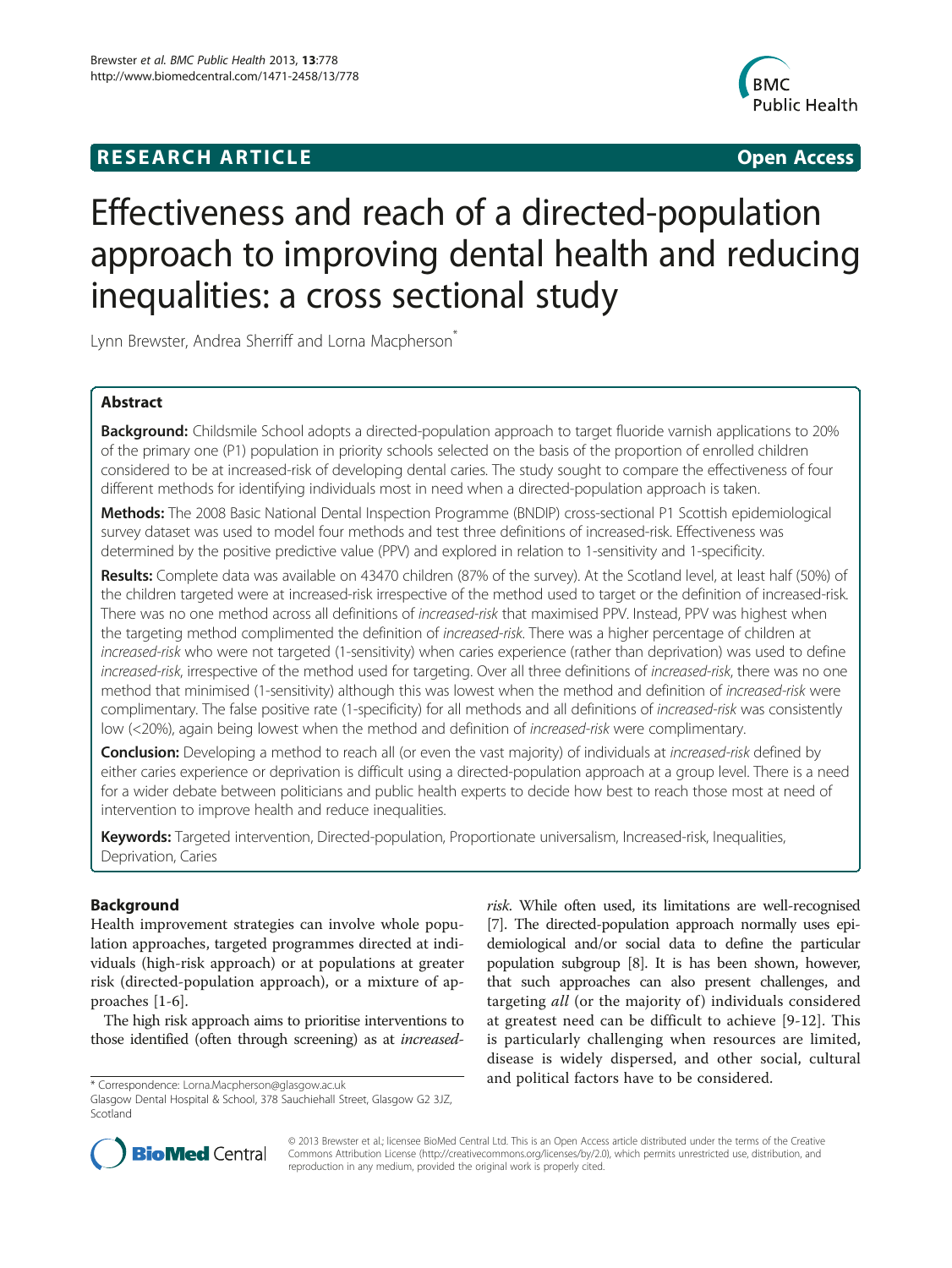Notwithstanding the above, it is recognised that a combination of approaches is often the most appropriate option for strategies aimed at health improvement and reductions in health inequality. This is in keeping with the Marmot Review [[13](#page-9-0)] of 2010 which introduced the concept of "proportionate universalism", whereby to reduce the steepness of the social gradient in health, interventions must be universal but with a scale and intensity that is proportionate to the level of disadvantage faced.

Despite recent improvements in the oral health of children in Scotland, dental caries remains a highly prevalent disease with persisting inequalities. The most recent National Dental Inspection Programme (NDIP), which monitors the oral health of Scottish primary school children, found that overall, 33% of 5 year old primary 1 (P1) children had caries experience, and in the most deprived areas of Scotland, this figure rose to 49.5% [[14\]](#page-9-0). In addition it has been established that the incidence of new cavities is much higher in children with caries than those free of caries, and therefore there is an imperative to prevent the development of caries in high-risk caries free children [\[15](#page-9-0)].

Childsmile, the national oral health improvement programme for children in Scotland aims to use a proportionate universalism approach to improve the oral health of children and reduce inequalities in dental health and in access to dental services. Within the programme, every child born in Scotland has access (from six months of age) to a programme of care within Primary Care Dental Services (PCDS), with the intensity of support tailored to the needs of individual families. This involves dietary advice and signposting to relevant local community development activity, toothbrushing demonstration and provision of supplies for home use and twice yearly application of fluoride varnish to the teeth. Additionally, supervised daily toothbrushing is provided to every 3 and 4-year old child attending nursery school (both local authority and private). In an attempt to ensure that the scale and intensity of the intervention is proportionate to the level of need, additional support is directed to children at increased-risk of decay through home and community support [[16](#page-9-0)], and also via a nursery/school-based fluoride varnish clinical preventive programme that targets 20% of children attending priority nurseries and primary schools. This approach complies with current guidelines recommending twice yearly application of fluoride varnish for all children, increasing to four applications per year for those deemed at increased-risk of caries.

The method of targeting those children most in need of the additional nursery/school-based intervention is based on ranking schools within each Health Board area in Scotland according to those with the highest percentage of P1 pupils with a home postcode in the most deprived

quintile of the Scottish Index of Multiple Deprivation (SIMD) (an area-based indicator of deprivation) [[17](#page-9-0)]. Within each Health Board, all P1 children within the highest ranking schools are selected to receive the intervention until 20% of the P1 population has been reached, then no further schools are selected. It has been argued, however, that in some remote and rural areas, deprivation based methods, even when applied locally as opposed to nationally for Scotland, are not appropriate. Instead it has been suggested that in these areas the method of targeting should be based on caries experience (i.e. disease prevalence).

As this directed-population approach component of the overall Childsmile intervention involves a clinical approach to prevention, in some ways it has the same limitations as those of a high-risk strategy approach in that it is not directed at the underlying determinants of disease and therefore new high-risk children will be constantly emerging [[8](#page-8-0)]. Thus, while it does not attempt to identify all high-risk children at an individual level, it is relevant to determine if this clinically-based approach, delivered in a school setting, reaches those at greater need.

This paper aims to use the Childsmile model to compare the effectiveness of a number of different methods for identifying individuals at increased-risk when a directedpopulation approach is taken within the usual economic, social and cultural constraints.

The aims of the study are:

- (i) To establish what proportion of children targeted for intervention are actually at increased-risk using four different targeting methods and three different definitions of increased-risk
- (ii) To describe how these findings vary across Health Boards within Scotland
- (iii)To explore the effect of targeting at the national versus local Health Board level
- (iv) To determine for each method and each definition of increased-risk the proportion of children screened in and screened out at a Scotland level
- (v)To identify the most effective method of targeting children for this intervention

## Methods

The investigation involved a cross-sectional population sample of Scottish primary 1 school children undergoing a routine basic dental inspection as part of the National Dental Inspection Programme (NDIP).

## Study sample

Data from the Basic NDIP inspection of Primary 1 pupils attending local authority primary schools within Scotland in 2008 was used. In Scotland, all Primary 1 (age 5) and Primary 7 (age 11) children attending local authority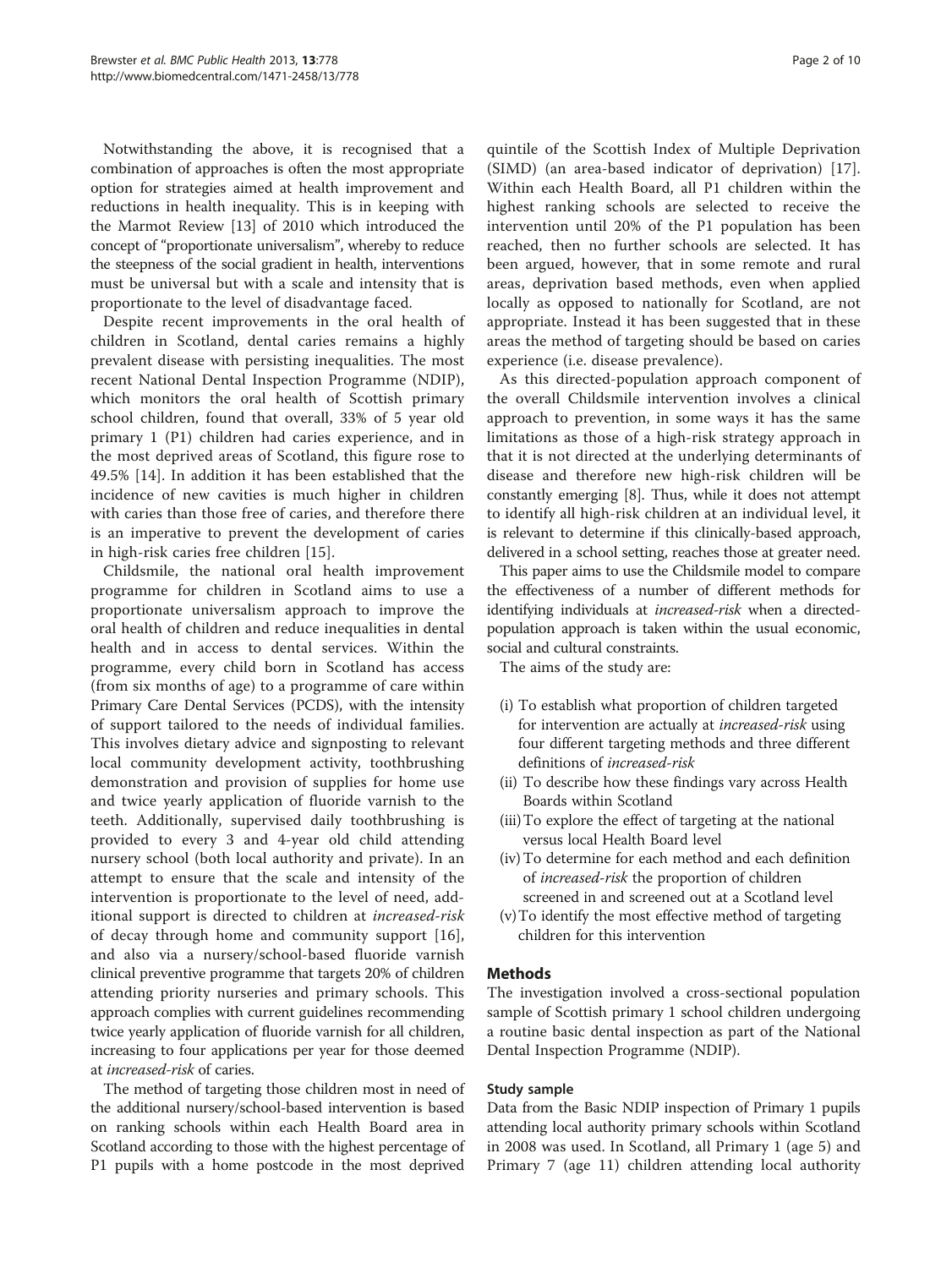schools are invited to receive a basic dental inspection as part of NDIP [\[14](#page-9-0)]. The basic inspection categorises child dental health into three categories based on the urgency of dental attention required [[14\]](#page-9-0). The study recoded the categories to identify children as either with or without obvious caries experience. A further category was created for children scheduled to receive a basic inspection but who were absent or non-compliant on the day.

## Area-based deprivation

The SIMD is the official tool employed by the Scottish Government for identifying small area concentrations of multiple-deprivation [[17\]](#page-9-0). First published in 2004 and updated in 2006, 2009 and 2012, the index is based on seven domains: income, employment, health, education, housing, access to services and crime. The overall SIMD is a weighted total of the seven domain scores, which allows a relative ranking of the 6,505 datazones across Scotland. Each datazone, consisting of approximately 750 households is ranked from one, being the most deprived, to 6,505, being the least deprived. This provides a measure of how deprived any datazone is in relation to other datazones in Scotland [[17\]](#page-9-0).

National SIMD quintiles divide the population of Scotland into five equal groupings, incorporating 20% of the population within each quintile (population weighted). For local SIMD, quintiles are calculated at a Health Board level so that 20% of the local Health Board population is captured within each quintile.

## Data Linkage

Data linkage was undertaken by Information Services Division (ISD) Scotland to match child-level data from the Basic NDIP database (dental health, school name, child home postcode) to local (Health Board) and national SIMD quintiles based on the home postcode of the child.

## Definition of at increased-risk

Three definitions of at increased-risk were explored. These were (i) caries experience (yes/no) - derived from the basic dental inspection (ii) child residing in a postcode within local SIMD quintile 1 (most deprived 20%) and (iii) child residing in a postcode within national SIMD quintile 1(most deprived 20%).

## Methods for targeting

The four methods tested for targeting children at increased-risk were based on delivering the intervention to 20% of the P1 population (calculated on the P1 population registered for Basic NDIP). Schools were ranked according to (i) prevalence of caries experience in P1 and (ii) prevalence of SIMD quintile 1 in P1, respectively. All P1 children within selected schools were targeted on a year-group basis, meaning that all children within a P1 class were offered the intervention, irrespective of their dental health status or level of deprivation, if their school had been selected. The cutpoint included the 20<sup>th</sup> percentile child plus the remainder of P1 children in that school.

- Method 1: used Basic NDIP (2008) P1 child data:– schools within the respective Health Board ranked in descending order by proportion of children with caries experience within respective schools
- Method 2: using local SIMD of child home postcode:– schools within the respective Health Board ranked in descending order by proportion of children with home postcodes in the most deprived local quintile (local SIMD1)
- Method 3: using Basic NDIP (2008) P1 child data:– schools ranked across Scotland in descending order by proportion of children with caries experience
- Method 4: using national SIMD of child home postcode:– schools ranked across Scotland in descending order by proportion of children with home postcodes in the most deprived quintile (national SIMD1)

## Ethical approval

This research involved secondary analysis of an existing data set. Ethical approval has been granted from the Medical Faculty Ethics Committee, Glasgow University (Project No.: FM04908) based on the overarching evaluation of the Childsmile programme. Approval to use the NDIP data was granted from the Scottish Dental Epidemiology Coordinating Committee (SDECC) (February 2010) and data linkage was approved by the Privacy Advisory Committee within Information Services Division, Scotland.

## Statistical analysis

All analyses were undertaken within IBM SPSS Statistics version 19.

The effectiveness of each method  $(1-4)$  in targeting those at increased-risk (three definitions) was determined by the positive predictive value (PPV). The PPV is the proportion of children who were targeted by the respective method (denominator) that were at increased-risk (numerator) [[18\]](#page-9-0). The PPV of each of the four methods was calculated using the three definitions of increasedrisk.

Also of interest to the Childsmile programme was to determine the

(i) (1-sensitivity) as the false negative rate: the proportion of children at increased-risk (true positives) who were not targeted.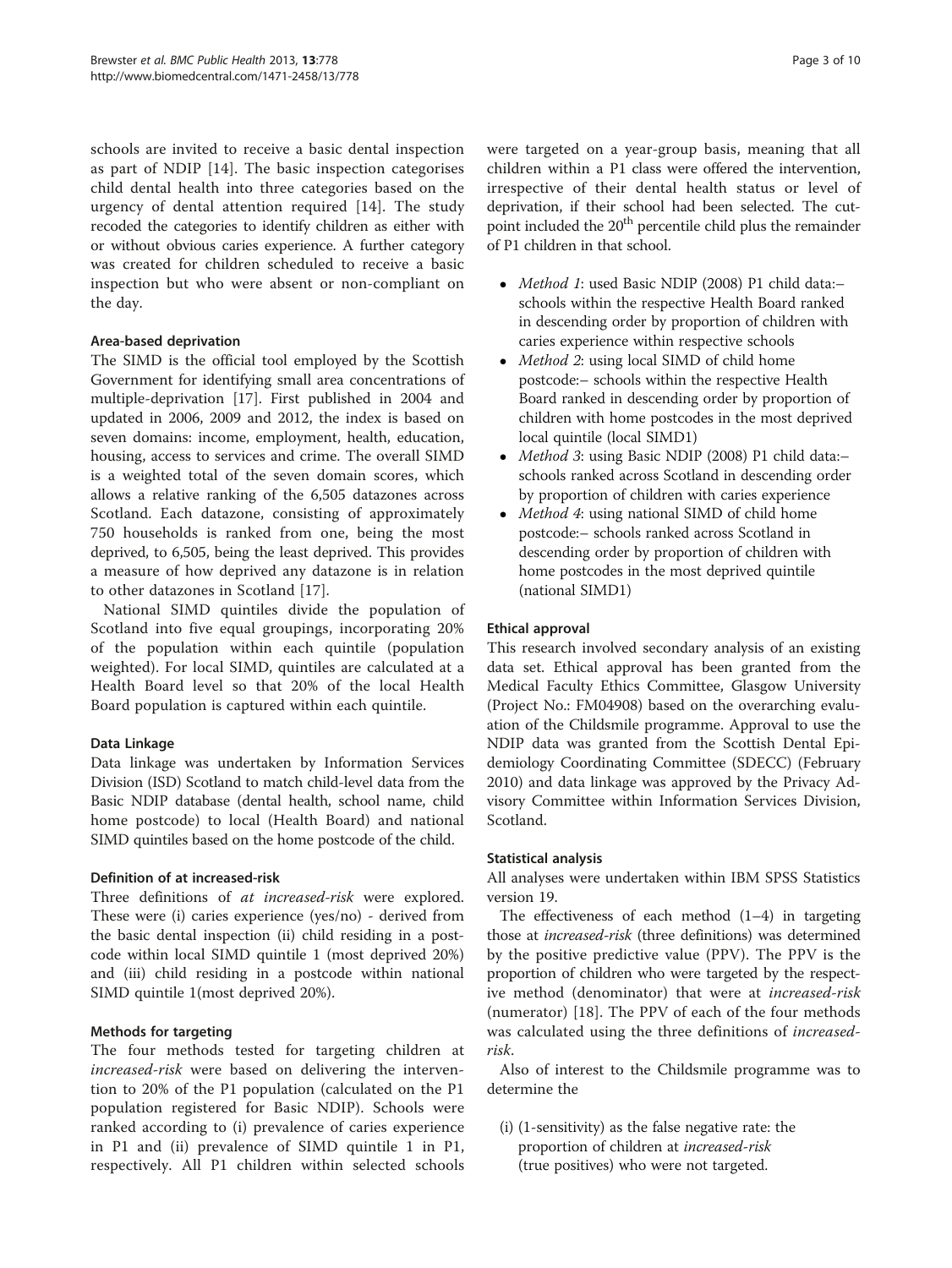(ii) (1-specificity) as the false positive rate: the proportion of children not at increased-risk (true negatives) that were targeted.

These were also measured for each of the four methods according to each of the three definitions of at increasedrisk at the Scotland level only.

## Results

Figure 1 presents a detailed breakdown of the sample available for analysis. Of the 49967 eligible children in Primary 1 in 2008, 43470 (87%) had complete data (caries experience and local/ national SIMD) for analysis.

## Characteristics of study sample

In 2008, 37.8% of P1 children had experience of caries. Table [1](#page-4-0) highlights the differences in Health Board size across Scotland, with 161 P1 children registered to receive a basic dental inspection in Orkney compared to a total 11,712 in Greater Glasgow & Clyde. Mean P1 school year group size ranged from 7.1 in Western Isles to 36 in Lothian, with a national average year group size of 25 pupils. The highest proportion of P1 children with obvious caries experience is concentrated in the West of Scotland Health Boards of Greater Glasgow & Clyde, Lanarkshire, Dumfries & Galloway and Ayrshire & Arran. P1 children with a home postcode in the most deprived quintile nationally (SIMD1) are also concentrated in Greater Glasgow & Clyde (GG&C) and Lanarkshire.

## What proportion of children targeted for intervention are at increased-risk (PPV)?

Table [2](#page-5-0) presents the PPV for the three definitions of increased-risk, and the four targeting methods (Method 1–4) across all Health Boards in Scotland. At the Scotland level, at least half (50%) of the children targeted were at increased-risk irrespective of the method used to target or the definition of increased-risk. There was no one method across all definitions of increased-risk that maximised PPV. Instead, PPV was highest when the targeting method complimented the definition of increased-risk. This pattern was generally reflected within each of the Health Boards.

## National versus local methods

## Caries experience-based methods

Figure [2](#page-6-0) demonstrates the shift in share of schools within Health Boards targeted when national methods are applied as opposed to local methods. Using cariesexperience based methods (Method 1 and Method 3)

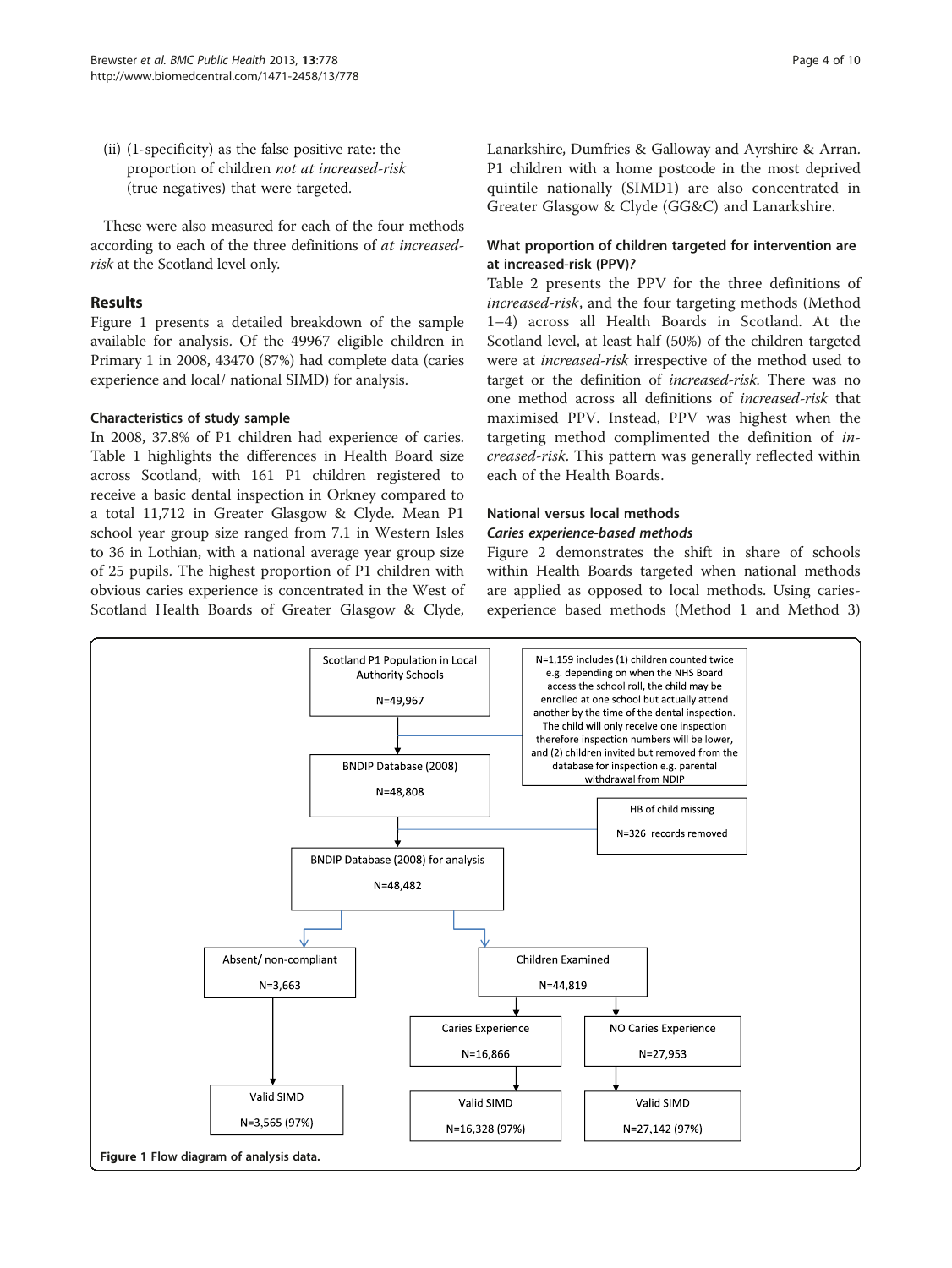| Health<br>board | <b>Total</b><br>children<br>registered<br>for BNDIP | <b>Total</b><br>children<br>inspected<br>by BNDIP | Mean P1<br>school year-<br>group size<br>registered<br>for BNDIP | P1 children with obvious<br>caries experience (dmft>0) |                         |                                                        | P1 children with no obvious<br>caries experience (dmft>0) |                                          |                                          |                | Absent/ Non-compliant P1<br>children     | <b>National</b><br>share of P1                      | % of national<br>SIMD1 within |
|-----------------|-----------------------------------------------------|---------------------------------------------------|------------------------------------------------------------------|--------------------------------------------------------|-------------------------|--------------------------------------------------------|-----------------------------------------------------------|------------------------------------------|------------------------------------------|----------------|------------------------------------------|-----------------------------------------------------|-------------------------------|
|                 |                                                     |                                                   |                                                                  | N                                                      | registered<br>for BNDIP | % P1 children % P1 children N<br>inspected<br>by BNDIP |                                                           | % P1 children<br>registered<br>for BNDIP | % P1 children N<br>inspected<br>by BNDIP |                | % P1 children<br>registered<br>for BNDIP | children with<br>home postcode<br>in national SIMD1 | <b>Health Board</b>           |
| A&A             | 3,449                                               | 3,438                                             | 25.3                                                             | 1,326                                                  | 38.4%                   | 38.6%                                                  | 2,112                                                     | 61.2%                                    | 61.4%                                    | 11             | 0.4%                                     | 9.4%                                                | 32.4%                         |
| Bor             | 1,153                                               | 1,049                                             | 18.6                                                             | 286                                                    | 24.8%                   | 27.3%                                                  | 763                                                       | 66.2%                                    | 72.7%                                    | 104            | 9.0%                                     | 0.7%                                                | 7.0%                          |
| D&G             | 1.171                                               | 1,170                                             | 13.2                                                             | 475                                                    | 40.6%                   | 40.6%                                                  | 695                                                       | 59.4%                                    | 59.4%                                    |                | 0.1%                                     | 1.2%                                                | 12.1%                         |
| Fife            | 3,109                                               | 2,755                                             | 27.0                                                             | 951                                                    | 30.6%                   | 34.5%                                                  | 1,804                                                     | 58.0%                                    | 65.5%                                    | 354            | 11.4%                                    | 5.4%                                                | 20.2%                         |
| <b>FV</b>       | 2,966                                               | 2,696                                             | 28.4                                                             | 850                                                    | 28.7%                   | 31.5%                                                  | 1,846                                                     | 62.2%                                    | 68.5%                                    | 270            | 9.1%                                     | 4.2%                                                | 17.6%                         |
| Gram            | 3,602                                               | 3,254                                             | 21.7                                                             | 1,051                                                  | 29.2%                   | 32.3%                                                  | 2,203                                                     | 61.2%                                    | 67.7%                                    | 348            | 9.6%                                     | 1.7%                                                | 5.3%                          |
| GG&C            | 11,712                                              | 10,889                                            | 33.3                                                             | 4,689                                                  | 40.0%                   | 43.1%                                                  | 6,200                                                     | 53.0%                                    | 56.9%                                    | 823            | 7.0%                                     | 40.0%                                               | 39.5%                         |
| High            | 2,676                                               | 2,669                                             | 11.6                                                             | 1,009                                                  | 37.7%                   | 37.8%                                                  | 1,660                                                     | 62.0%                                    | 62.2%                                    | $\overline{7}$ | 0.3%                                     | 2.9%                                                | 12.6%                         |
| Lan             | 6,073                                               | 5,564                                             | 27.2                                                             | 2,309                                                  | 38.0%                   | 41.5%                                                  | 3,255                                                     | 53.6%                                    | 58.5%                                    | 509            | 8.4%                                     | 14.0%                                               | 26.9%                         |
| Loth            | 7,893                                               | 7,061                                             | 36.0                                                             | 2,371                                                  | 30.0%                   | 33.6%                                                  | 4,690                                                     | 59.4%                                    | 66.4%                                    | 832            | 10.6%                                    | 12.3%                                               | 17.8%                         |
| Ork             | 161                                                 | 140                                               | 10.7                                                             | 28                                                     | 17.4%                   | 20.0%                                                  | 112                                                       | 69.6%                                    | 80.0%                                    | 21             | 13.0%                                    | 0%                                                  | 0%                            |
| Shet            | 277                                                 | 261                                               | 10.7                                                             | 75                                                     | 27.1%                   | 28.7%                                                  | 186                                                       | 67.1%                                    | 71.3%                                    | 16             | 5.8%                                     | 0%                                                  | 0%                            |
| Tay             | 3,977                                               | 3,628                                             | 24.7                                                             | 1,371                                                  | 34.5%                   | 37.8%                                                  | 2,257                                                     | 56.8%                                    | 62.2%                                    | 349            | 8.7%                                     | 8.1%                                                | 23.3%                         |
| WI              | 263                                                 | 245                                               | 7.1                                                              | 75                                                     | 28.5%                   | 30.6%                                                  | 170                                                       | 64.7%                                    | 69.4%                                    | 18             | 6.8%                                     | 0%                                                  | 0%                            |
| SCOT            | 48,482                                              | 44,819                                            | 25.0                                                             | 16,866                                                 | 34.8%                   | 37.6%                                                  |                                                           | 27,953 57.7%                             | 62.4%                                    | 3,663          | 7.5%                                     | 99.9%                                               |                               |

## <span id="page-4-0"></span>Table 1 Basic NDIP outcome & share of national SIMD1 by health board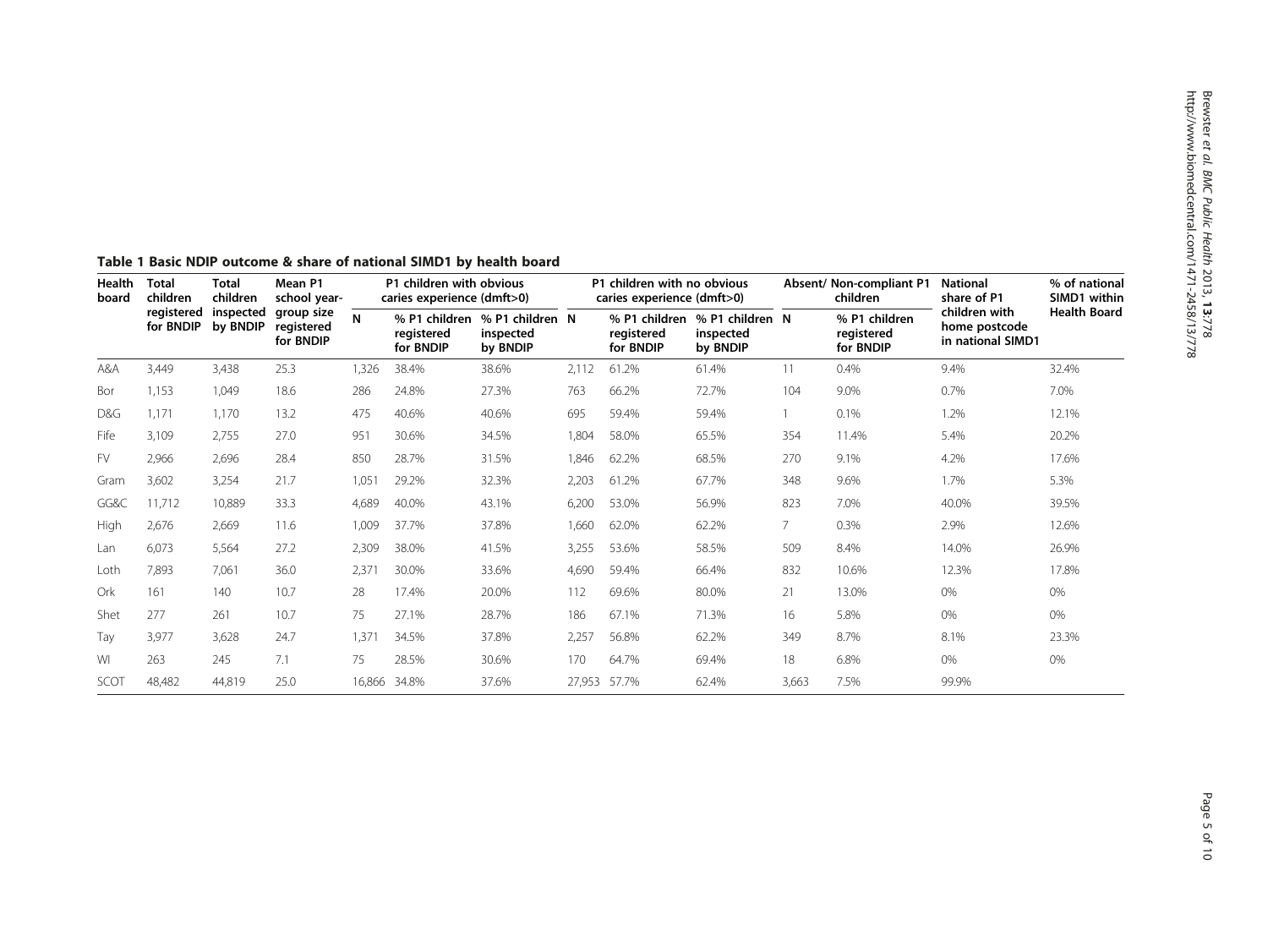<span id="page-5-0"></span>when applied nationally across Scotland, as opposed to at an individual Health Board level, it is the Boards with the highest prevalence of caries that increase their share of pupils targeted. For example, GG&C increased its share from 24% to 36% and Lanarkshire from 12% to 14%.

#### Deprivation-based methods

Using deprivation based methods (Method 2 and Method 4) when SIMD is applied nationally, as opposed to locally within Health Board, it is the Boards with the highest share of national SIMD1 that increase their share of pupils targeted (Figure [2](#page-6-0)). This is predominantly Boards in the West of Scotland. For example, GG&C increased its share of pupils targeted from 24% to 44%, Lanarkshire from 12% to 14% and A&A from 7% to 9%. A corresponding decrease is seen in the remaining Boards, with no pupils targeted in the small island Boards (Orkney, Shetland, Western Isles).

#### Comparison of all four methods at a Scotland level

Figure [3](#page-6-0) presents the PPV, (1-sensitivity) and (1-specificity) for all four targeting methods, and three definitions of increased-risk, at the Scotland level. As reported earlier, the PPV was at least 50% for all targeting methods and all definitions of increased-risk and was highest when

the targeting method and definition of increased-risk were complimentary. There was a higher percentage of children at increased-risk who were not targeted (1-sensitivity) when caries experience (rather than SIMD) was used to define increased-risk, irrespective of the method used for targeting. Over all three definitions of increased-risk, there was no one method that minimised (1-sensitivity). Instead, (1-sensitivity) was lowest when the method and definition of increased-risk were complimentary. The false positive rate (1-specificity) for all methods and all definitions of increased-risk was consistently low (<20%), again being lowest when the method and definition of increasedrisk were complimentary.

#### **Discussion**

While it is widely acknowledged that a directed-population approach is required to reduce the steepness of the social gradient at the population level, the implementation of this approach within the usual framework of social, economic and political constraints means that coverage of the population at increased-risk will rarely be 100%. Nonetheless from a public health point of view, it is important to optimise coverage of the intervention to the population intended, and therefore this paper aimed to compare the effectiveness of a number of different methods for targeting individuals most in need of add-

Table 2 Utility of Method 1–4 – PPV- to target P1 children at increased-risk (standards 1, 2 & 3)

| <b>Health board</b> |                 | (1) Caries experience (dmft>0) |                 |                 | (2) Local SIMD1 |                |         | (3) National SIMD1 |       |                |       |       |
|---------------------|-----------------|--------------------------------|-----------------|-----------------|-----------------|----------------|---------|--------------------|-------|----------------|-------|-------|
|                     | M1 <sup>1</sup> | M2 <sup>2</sup>                | M3 <sup>3</sup> | MA <sup>4</sup> | M1              | M <sub>2</sub> | M3      | M4                 | M1    | M <sub>2</sub> | M3    | M4    |
| A&A                 | 59.9%           | 51.1%                          | 61.6%           | 50.3%           | 38.4%           | 70.9%          | 41.6%   | 59.0%              | 51.3% | 74.9%          | 53.9% | 74.7% |
| Bor                 | 46.0%           | 36.1%                          | 68.8%           | 49.2%           | 42.9%           | 72.3%          | 39.1%   | 94.3%              | 26.9% | 28.9%          | 39.1% | 82.9% |
| D&G                 | 61.6%           | 48.5%                          | 59.5%           | 58.8%           | 44.9%           | 68.5%          | 42.0%   | 91.2%              | 32.5% | 44.8%          | 29.0% | 77.9% |
| Fife                | 60.0%           | 53.6%                          | 61.1%           | 53.7%           | 57.5%           | 69.9%          | 63.1%   | 70.5%              | 50.6% | 64.3%          | 55.4% | 67.4% |
| <b>FV</b>           | 55.9%           | 47.8%                          | 60.8%           | 49.8%           | 50.0%           | 65.1%          | 54.6%   | 72.5%              | 37.7% | 50.5%          | 42.2% | 70.6% |
| Gram                | 54.2%           | 45.9%                          | 57.7%           | 54.9%           | 45.9%           | 65.4%          | 56.8%   | 89.0%              | 16.0% | 19.6%          | 21.8% | 65.0% |
| GG&C                | 65.8%           | 59.9%                          | 62.2%           | 56.2%           | 53.9%           | 72.3%          | 49.0%   | 53.3%              | 73.8% | 88.8%          | 70.1% | 79.9% |
| High                | 63.8%           | 50.0%                          | 63.8%           | 55.4%           | 41.8%           | 68.1%          | 41.8%   | 88.7%              | 20.2% | 32.4%          | 20.2% | 83.5% |
| Lan                 | 62.9%           | 54.7%                          | 61.6%           | 52.9%           | 49.0%           | 66.8%          | 45.4%   | 62.4%              | 51.6% | 68.8%          | 48.2% | 68.1% |
| Loth                | 56.8%           | 52.7%                          | 60.3%           | 54.3%           | 62.8%           | 75.4%          | 67.3%   | 79.9%              | 47.4% | 57.9%          | 50.4% | 71.9% |
| Ork                 | 34.3%           | 25.0%                          | 66.7%           | N/A             | 25.6%           | 76.5%          | $0.0\%$ | N/A                | N/A   | N/A            | N/A   | N/A   |
| Shet                | 48.8%           | 32.2%                          | 69.2%           | N/A             | 28.6%           | 49.5%          | 25.0%   | N/A                | N/A   | N/A            | N/A   | N/A   |
| Tay                 | 59.1%           | 54.0%                          | 61.7%           | 51.8%           | 60.5%           | 78.2%          | 62.8%   | 74.8%              | 56.7% | 73.9%          | 58.7% | 71.8% |
| WI                  | 50.7%           | N/A <sup>5</sup>               | 68.0%           | N/A             | N/A             | N/A            | N/A     | N/A                | N/A   | N/A            | N/A   | N/A   |
| SCOTLAND            | 60.2%           | 52.8%                          | 61.5%           | 54.2%           | 52.1%           | 70.5%          | 51.8%   | 63.2%              | 49.5% | 62.2%          | 53.8% | 75.0% |

<sup>1</sup>Method 1 - using BNDIP (2008) P1 child data:- schools within the respective Health Board ranked in descending order by proportion of children with caries experience within respective schools.

<sup>2</sup>Method 2 - using local SIMD of child home postcode:- schools within the respective Health Board ranked in descending order by proportion of children with home postcodes in the most deprived local quintile (local SIMD1 2009).

<sup>3</sup>Method 3 - using BNDIP (2008) P1 **child** data:**– schools** ranked across Scotland in descending order by proportion of children with caries experience.<br><sup>4</sup>Method 4 - using pational SIMD of **child** home postcode:**- school** 

<sup>4</sup>Method 4 - using national SIMD of child home postcode:- schools ranked across Scotland in descending order by proportion of children with home postcodes in the most deprived quintile (national SIMD1 2009).

<sub>.</sub><br>The island Health Boards of Orkney, Shetland and Western Isles have no national SIMD1 datazones and therefore do not feature in analysis relating the methods or definitions of risk using national SIMD1. SIMD data for WI was incomplete preventing analysis by child SIMD.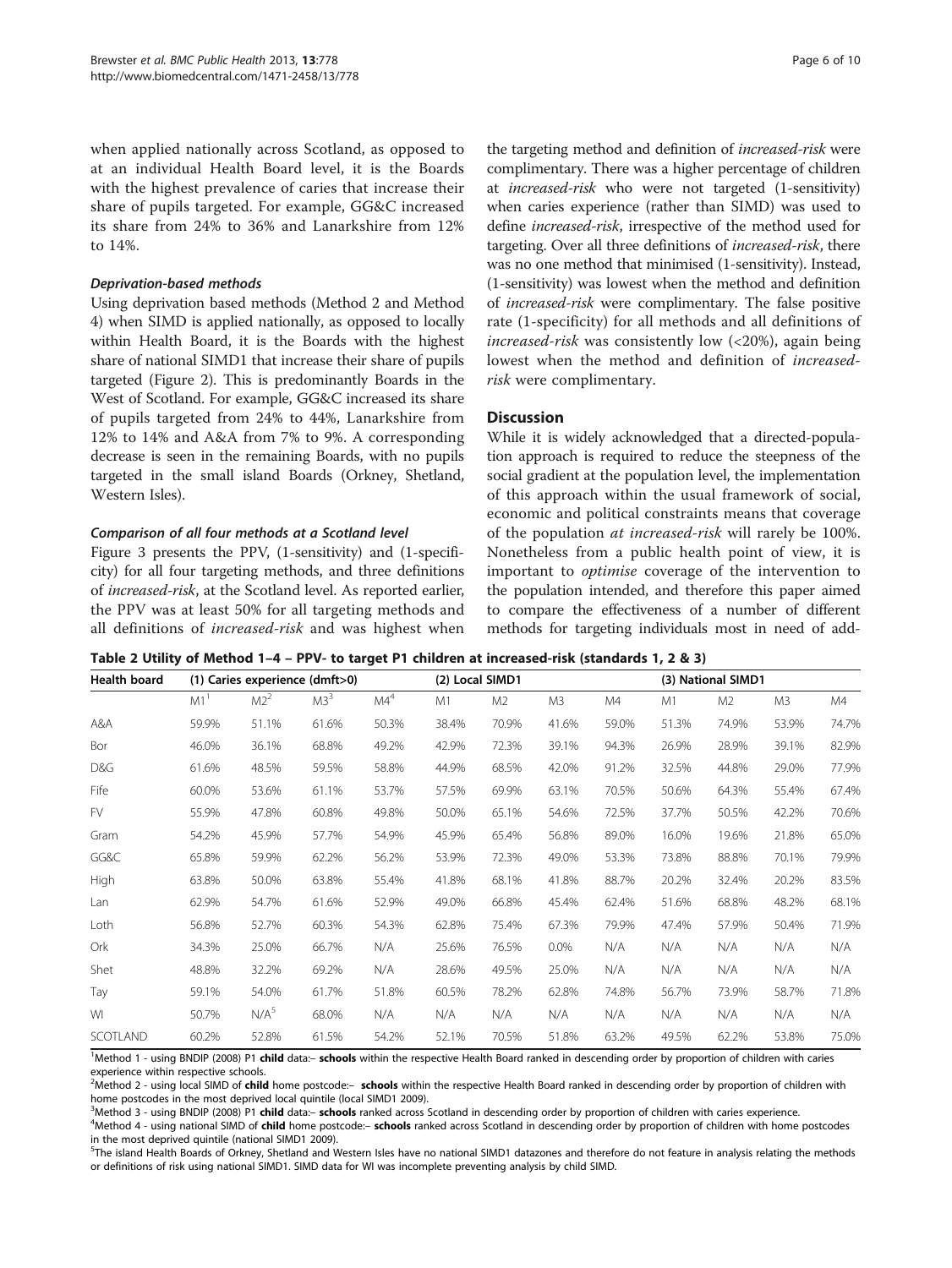<span id="page-6-0"></span>

itional support - when a directed-population approach is taken within an overall proportionate universalism model.

The Childsmile programme was used for illustrative purposes and the NDIP epidemiological data used to simulate the different methods. However, the principles of proportionate universalism apply to many public health intervention programmes, and this work therefore has wider application and interest.

A directed-population approach can present difficulties in identifying all of those individuals most in need of an intervention, paticularly when applied in a school (or other group) setting. Firstly, efforts must be made to prevent stigmatising individual children. This is done within Childsmile by ensuring that all P1 children within a targeted school are offered the intervention irrespective of whether they are considered at increased-risk or not. Secondly, all public health interventions must operate within the constraints of limited financial resources and therefore a realistic cut-off for the group to receive more intensive support must be chosen. This is achieved within

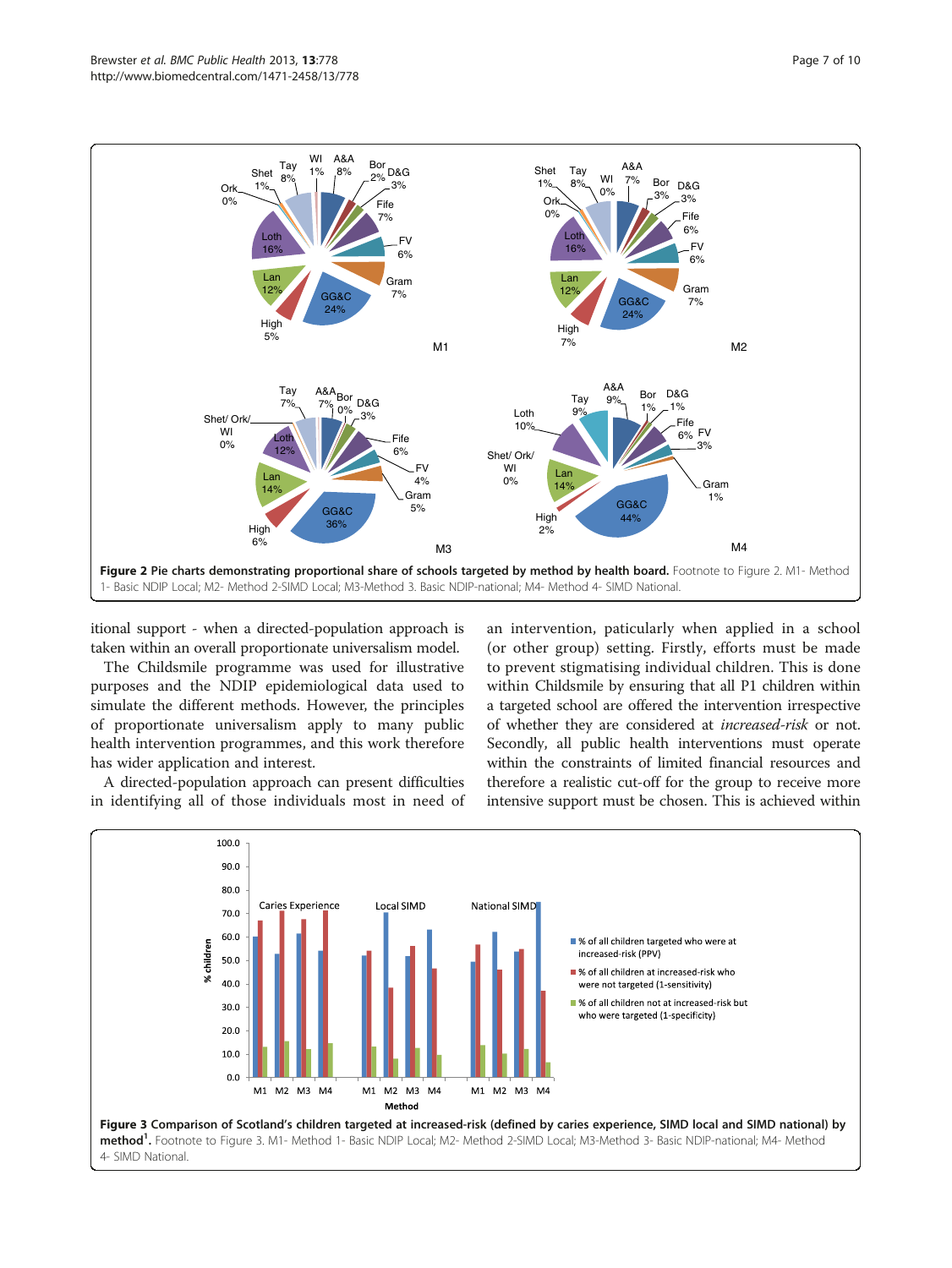Childsmile by targeting all P1 children from the highest ranking schools until 20% of the P1 population has been reached, and then no further schools are selected.

The study benefited from a large sample size utilising routine data collected on a whole population sample of Scotland's P1 children registered to receive a basic dental inspection during 2008. The use of a widely recognised area-based indicator of deprivation (SIMD) allowed comparisons to be made across all 14 Health Boards in Scotland.

## Main Findings

The Positive Predictive Value (PPV) is a useful measure for assessing and comparing the effectiveness of different targeting methods in identifying those individuals most at need of the intervention. Sensitivity and specificity are also useful measures to complement the PPV; however it is the reciprocal of these that may be of greater interest to those responsible for the design, development and financial aspects of such an intervention programme.

Operating under the above constraints, this study found that, at a Scotland level, only around 50% of those targeted by the intervention were considered at increased-risk, irrespective of the method used or definition of increased-risk. This means that almost 50% of those targeted to receive the intervention were not considered at increased-risk. No single method was identified to be optimal for all three definitions of increased-risk investigated. For the most part, PPV was maximal when method and definition of increased-risk were complimentary, and patterns within Health Boards broadly reflect that of Scotland.

Furthermore, there were a substantial number of children considered at increased-risk who were not targeted by the methods investigated (screened out). This figure was highest when increased-risk was defined as caries experience. Thus, clearly the current approach is missing a significant number of increased-risk children.

These results highlight the difficulty in identifying a maximum number of children at *increased-risk* through a directed-population approach. Previous studies have shown that widespread distribution of caries prevalence across geographical areas, and a gradual gradient in caries severity prevents clear segmentation of increased-risk communities or schools [[9,10](#page-9-0)] and the significant variation in areas targeted, depending on the summary measures applied [\[12\]](#page-9-0).

Not surprisingly, this study found that SIMD methods were more effective at targeting children at increasedrisk as defined by deprivation quintile (locally and nationally) than BNDIP methods were at targeting children with caries experience. It reflects the difference between SIMD1 as a defined quintile of the population in comparison to caries experience, which had a higher

prevalence in 2008 37.6% and is diversely spread across the P1 population [[14\]](#page-9-0). This finding also has parallels with the conclusions drawn by Locker et al. [[11\]](#page-9-0) that school-based targeting was more effective at identifying children from disadvantaged backgrounds; despite almost three-fifths of children overall with dental care needs not identified.

## National versus local

The current approach used in Childsmile targets 20% of the P1 population in each Health Board. Targeting nationally rather than locally would direct a greater proportion of resource to those Health Boards with a greater prevalence of disease/deprivation but would result in a less equal share of resource across the country. However, is it really fair to spread resource equally across Health Boards when both deprivation and caries experience is concentrated in greater proportions in certain parts of the country? For example, for any given Board, the local SIMD1quintile may well be less deprived (according to national SIMD) than the second most deprived quintile locally (SIMD2) for another Board area. This is particularly relevant to Greater Glasgow & Clyde which has 45.4% of the most deprived datazones (SIMD1) nationally [\[17](#page-9-0)]. Although this targeted intervention aims to reduce health inequalities as part of a proportionate universalism approach, by directing resources into every Health Board to reach 20% of its local population, there is the potential to widen inequalities at the national level.

It may be that resource allocation and individual objectives require to be set at Health Board level in the context of the national picture. Ultimately, this requires engagement between politicians and public health experts to determine the parameters of what is equitable.

#### Caries prevalence versus SIMD measures

Whilst it has been suggested here that certain Boards benefit from the application of SIMD locally as opposed to nationally to target 20% of P1 population, some more rural Boards have argued that SIMD is a less appropriate method and advocate the use of historical Basic NDIP data in conjunction with local SIMD. Previous studies have suggested the association between deprivation and poor health is diluted in rural areas and deprived individuals with poor health are hidden by favourable population averages [\[19\]](#page-9-0).

Although, this study found no single method offered a discernible advantage in identifying children at increasedrisk, there are theoretical and practical reasons why we would suggest SIMD to be the preferred tool. Firstly, SIMD is a relative measure of deprivation, showing one datazone as more or less deprived in relation to another. There will always therefore be a most deprived quintile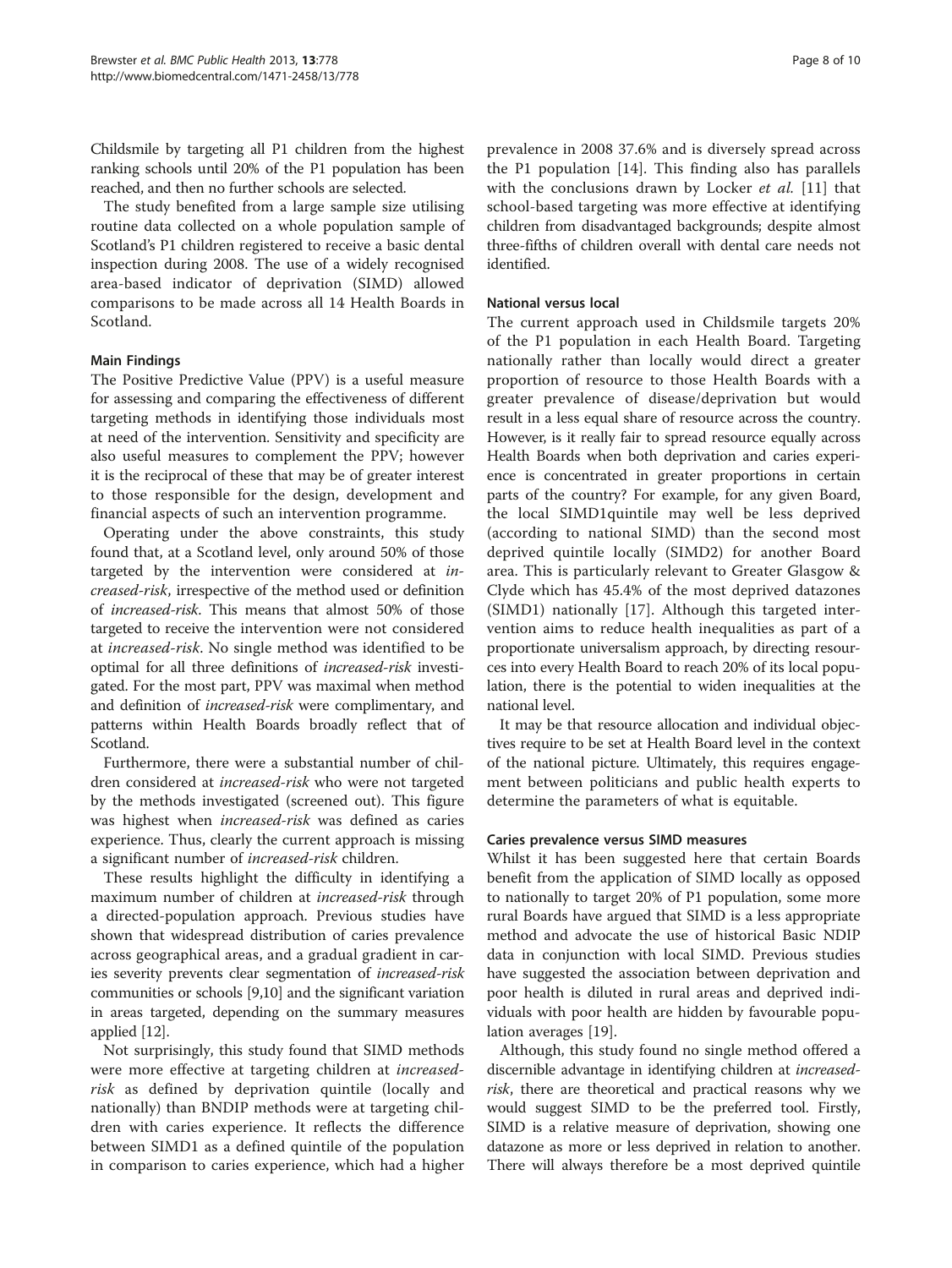<span id="page-8-0"></span>(SIMD1) and a least deprived quintile (SIMD5). In contrast, patterns of caries experience change over time and therefore offer a less stable measure for comparison year on year.

Indeed, the very premise of Childsmile School is that the oral health of children within targeted establishments will improve as a result of additional twice-yearly fluoride varnish applications. Using Basic NDIP as the tool to select schools will move schools where oral health has improved further down the ranking, with resultant withdrawal of the intervention and redirection of resource. Whilst clinical intervention has the potential to control and manage caries, without any change in the socioeconomic circumstance of children attending the school, the risk has not been altered and the likelihood is that oral health status will decline on removal of the intervention. Future cohorts of children at increased-risk will, by nature of their circumstances, continue to materialize and require ongoing intervention. Consequently, on a further review, this school may again enter the highest ranking schools for caries prevalence and selection for targeting. Thus, methods based on Basic NDIP have the potential to create a revolving door of schools targeted and not targeted over a period of time as disease patterns change, not least because of the intervention itself. Not only is this an inefficient use of resources, but stopping and starting schools on the programme is likely to strain partnerships developed with education.

Additionally, the use of contemporaneous data utilising the 2008 BNDIP dataset to both model and test the outcome of all methods, has the potential to have artificially amplified the effectiveness of Basic NDIP methods where the predictive capacity was the best that it could be. In practice therefore it is unlikely to be able to continue to achieve the same level of result.

#### Conclusions

In conclusion, this paper has shown that developing a method to reach all (or even the vast majority) of individuals at increased-risk defined by either caries experience or deprivation is difficult using a directed-population approach at a group level. For the Childsmile model, however, it was determined that a targeting method based on deprivation (in this case SIMD) was most appropriate, primarily due to relative ranking and stability of the SIMD in comparison to caries prevalence. For the purposes of this study the 20% cut-point for targeting was applied across methods and Health Board areas as used currently in the national programme. However, it may be that some local variation is required to reflect a greater need (as demonstrated by share of national SIMD and caries prevalence) in certain geographic areas of Scotland. The issues around the choice of local or national-based approaches have been raised, and the need for a wider debate around these issues discussed.

Furthermore, the results suggest the need to investigate the utility of this component of Childsmile, overand-above that available via the universal elements of the programme. A randomised controlled trial is being undertaken to investigate this further.

Whilst supporting the concept of proportionate universalism, this study shows the challenges associated with attempting to provide more intensive support to those at increased-risk of disease and of achieving attendant reductions in health inequality, particularly when the intervention is clinically based and does not address the underlying determinants of inequality. It provides the background from which to engage politicians and public health experts in an open debate on how best to reach those most in need and thus begin to address the issue of inequalities locally and globally.

#### Abbreviations

NDIP: National dental inspection programme; PCDS: Primary care dental services; SIMD: Scottish index of multiple deprivation; ISD: Information services division; P1: Primary 1; P7: Primary 7; PPV: Positive predictive value.

#### Competing interests

The authors declare that they have no competing interests.

#### Authors' contributions

LB and LM conceived of the study. LB, LM and AS were involved in the design of the study. LB and AS performed the statistical analysis of the data. All authors were involved in the interpretation of results, drafting the manuscript and reading and approval of the final manuscript.

#### Acknowledgements

The authors would like to express their thanks to David Conway, Consultant in Dental Public Health Medicine, Information Services Division (ISD), for his guidance and facilitation on the set-up and release of the BNDIP dataset. Thanks also to Stephen Watson, ISD Dental Information Analyst, for recoding and anonymising the dataset to meet requirements for analysis.

#### Received: 7 March 2013 Accepted: 16 August 2013 Published: 27 August 2013

#### References

- 1. Rose G: Sick individuals and sick populations. Int J Epidemiol 1985, 14(1):32–38.
- 2. Burt BA: Concepts of risk in dental public health. Community Dent Oral 2005, 33(4):240–247.
- 3. Emberson J, Whincup P, Morris R, Walker M, Ebrahim S: Evaluating the impact of population and high-risk strategies for the primary prevention of cardiovascular disease. Eur Heart J 2004, 25(6):484–491.
- 4. Frohlich KL, Potvin L: Transcending the known in public health practice: the inequality paradox: the population approach and vulnerable populations. Am J Public Health 2008, 98(2):216–221.
- 5. McLaren L, McIntyre L, Kirkpatrick S: Rose's population strategy of prevention need not increase social inequalities in health. Int J Epidemiol 2010, 39(2):372–377.
- 6. Sagheri D, Hahn P, Hellwig E: The development of a directed population approach to tackle inequalities in dental caries prevalence among secondary school children based on a small area profile. Cent Eur J Public Health 2008, **16**(2):65-70.
- 7. Beaglehole R, Bonita R: Public health at the crossroads: which way forward? Lancet 1998, 351:590–592.
- 8. Watt RG: Strategies and approaches in oral disease prevention and health promotion. B World Health Organ 2005, 83:711-718.